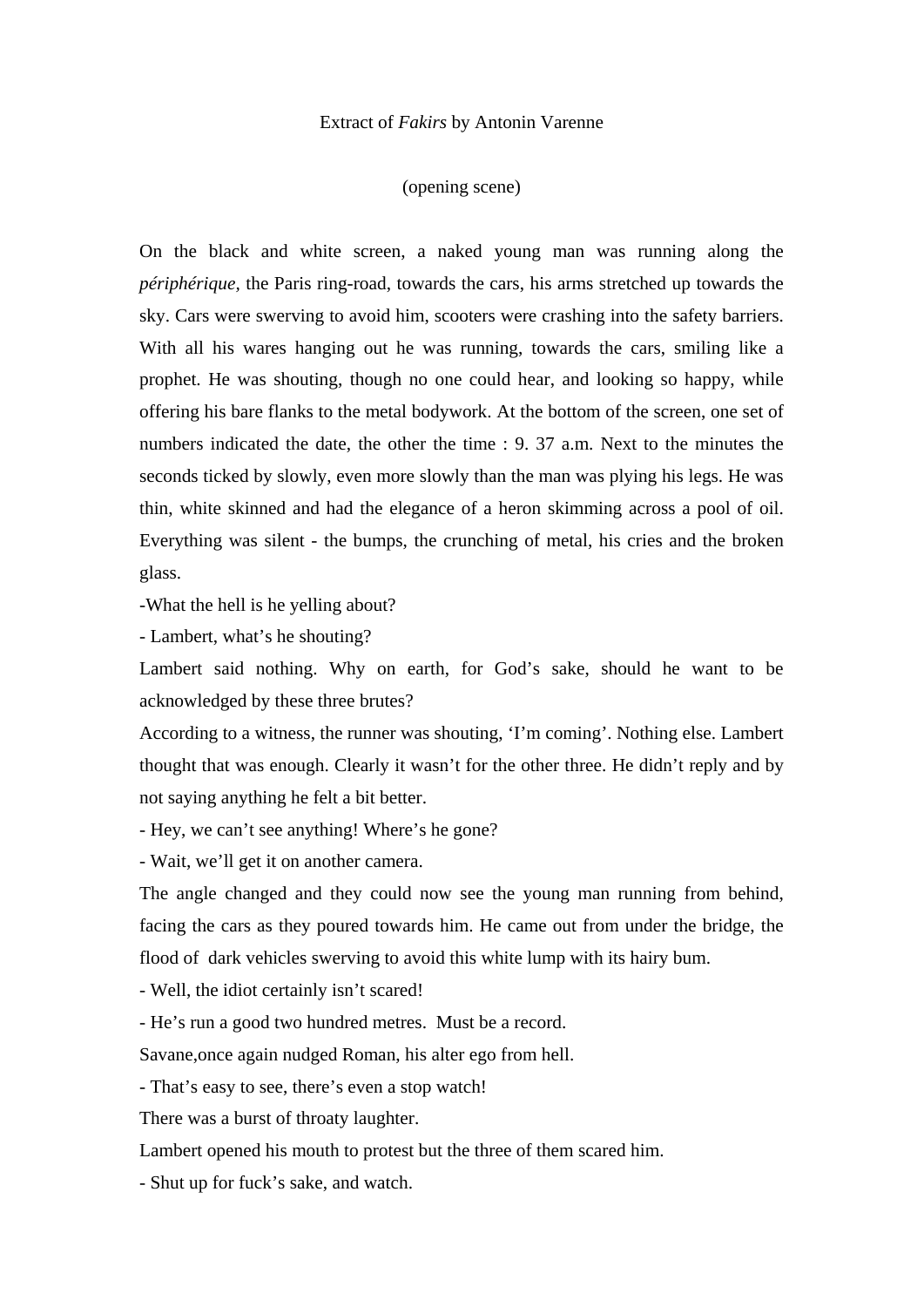- Berlion doesn't like it when people talk during films!

- Shut it.

Roman, Savane and Berlion. To do good work in the Homicide Department didn't exclude the possibility of being completely stupid. They proved that three times over. Sensing that the end was coming, their vulture-like instincts made them quiet. The ash from their forgotten cigarettes was falling onto the tiled floor and the only sound was the hissing of the tape in the recorder.

A luxury car was bearing down on the kamikaze, straight down the line of the camera. The young man stretched out his arms and thrust out his chest, like the final effort of a runner crossing the finishing line. The car swerved at the very last moment and avoided him. Behind it there was a lorry going at full speed.

Without a sound the runner hit the lorry, his crazy running stopped dead and in a ridiculous way he at once set off again in the opposite direction at the same speed as the truck. The blood from the young man's smashed skull, driven into the ventilation grilles, had spurted all over the radiator, like a kind of halo or crown of thorns around his head. He suddenly disappeared, sucked under the driver's cab, while the lorry's trailer started to slide across the road, its wheels locked.

The tape recorder whined and the tape stuck on the last clip of the lorry skidding. In the cab, the driver's face was petrified in an expression of horror. At the bottom of the screen the digital numbers of the clock had stopped.

Ramon stubbed out his cigarette on the tiles.

- God, it's a right mess.

- I told you, it's completely nuts.

They continued to stare at the screen, sickened and disappointed, uncertain what to do next.

Savane turned to Lambert.

- Heh, Lambert, what do you think? Is it suicide or is he a serial killer?

They fell about laughing. Savane, gasping, had another go.

- Shit! Do you think Guérin arrested the lorry driver?

They were pissing themselves. The door opened and Lambert, feeling vaguely guilty, drew himself up and stood more or less to attention.

Guérin put on the light. The three policemen emerged from the smoke-ridden shadows, wiping their eyes. He glanced at the still on the screen and then, slowly, at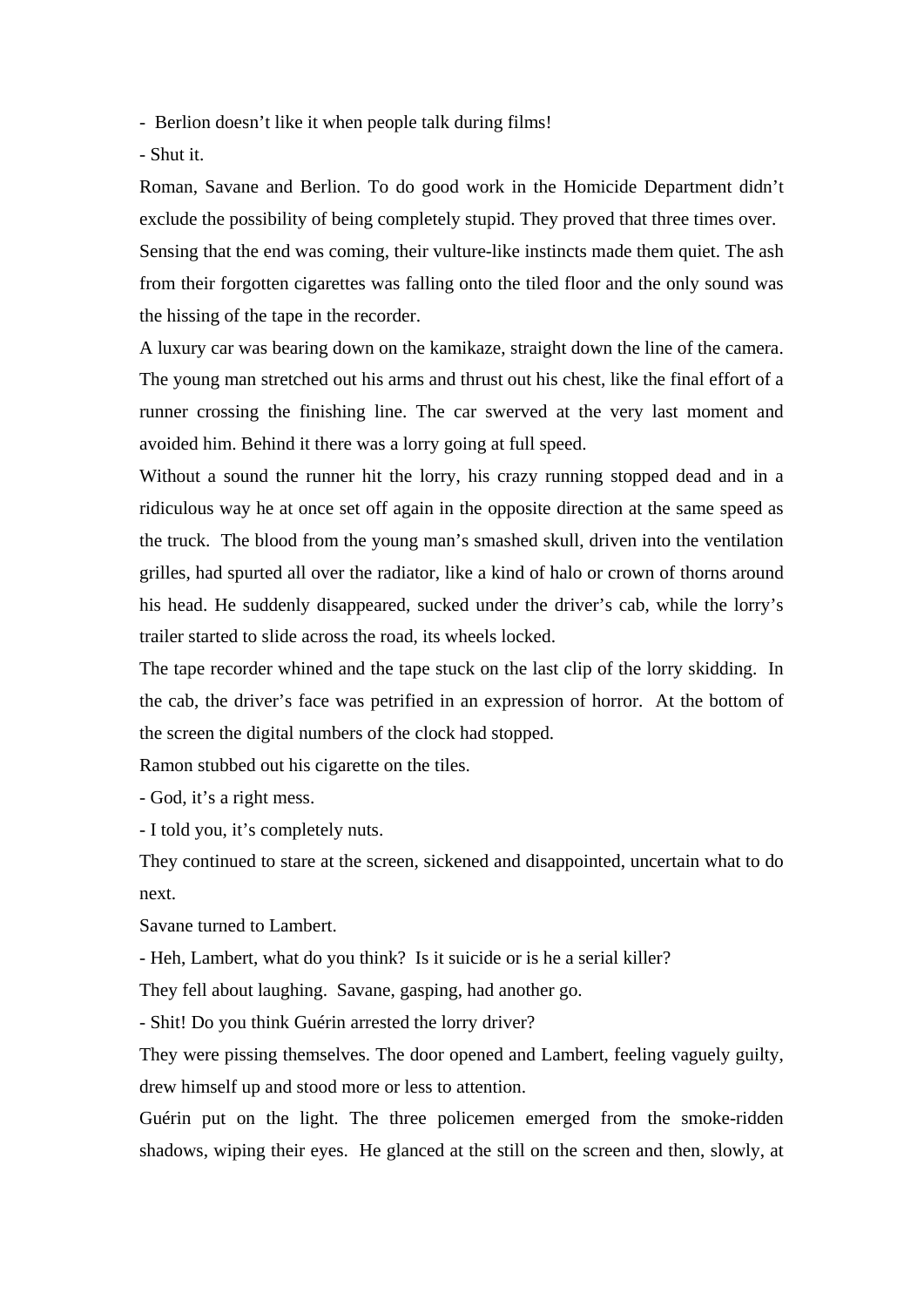Lambert. The anger that had been in his big brown eyes disappeared almost immediately, overcome by weariness.

The expression on the crumpled faces of Berlion and his associates went from one of mirth to aggressiveness, with the ease of coppers well used to interrogations.

They slowly left the room, in front of Guérin.

Savane, probably the hardest of them, spat out between his teeth:

- Watch out, Colombo, your coat's dragging along the ground. (And then, when he was further down the corridor, added more loudly: 'Be careful not to let it drag in your dog's shit!')

Lambert went red and looked down at his shoes.

Guérin ejected the cassette from the tape recorder, slipped it into his coat pocket and left the room.

Lambert, looking like a standard lamp without a bulb, stayed there. After a few seconds, Guérin appeared in the doorway again.

- You coming? We've got work to do.

He almost said 'I'm coming' merrily, but something stopped him. Dragging his feet he went off after the boss along the corridors. He looked hard at Guérin's figure fearing that he would see anger, but could only sense the ever present tiredness that he carried beneath his coat. A dog and a master who didn't need a lead anymore. Unlike Savane he didn't find the idea so degrading and saw it rather as a sign of confidence.

The boss had let sleeping dogs lie but Lambert knew what was what. Being nice wasn't necessary in this building. In the end, you had to admit that it was useless. In this place, being nice was something you stopped as quickly as possible; it was a bit shameful, like losing your virginity between the legs of an old tart. Lambert wondered whether the boss – eleven years of service – didn't make this unnatural effort especially for him. Yet one more reason, he said to himself, not to mess around: for one thing it was a privilege and two Guérin was quite capable of doing the opposite.

Pushing this line of thinking as far as he could, trainee officer Lambert sometimes wondered whether his boss didn't use him as a kind of buoy, a shelter for what he was feeling. When, after a few beers, he got lost in such hypothetical limbo, the image of a dog and its master would come back to him. In the end, it summed up their relationship quite clearly and he was happy with it.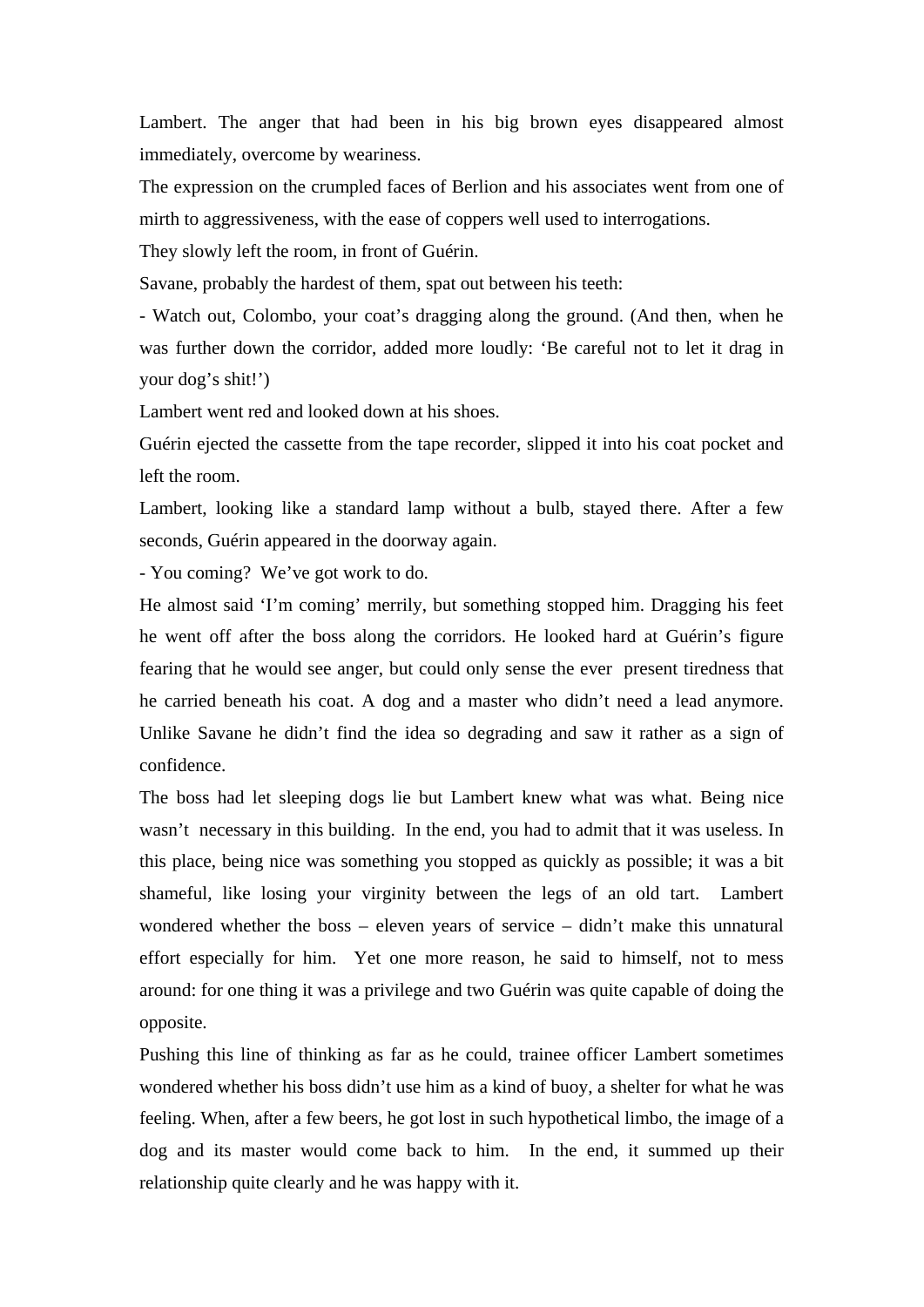Lambert pushed open the door of their office, a little sad at having lowered his own self-esteem, the delicate approach his boss was teaching him to develop.

Distant and silent Guérin had immersed himself in the file on the ring-road as soon as he had sat down. His old raincoat hung on him like an old camping jacket, ill-fitting and discoloured.

What was the name of that guy on the ring-road? Lambert couldn't remember. A complicated name with hyphens in it. Impossible to recall.

- Look here Lambert, what do you have to say about this? Like you, I don't think it's a very kosher way of committing suicide. (Guérin smiled to himself.) You noticed as well the signs he was making to the camera didn't you?

Guérin supplied both the questions and answers, a habit from the way his assistant reacted.

Nothing moved in the office, there was no noise. Looking up at his junior with an encouraging smile on his lips, Guérin waited for a word, if only of approval. Lambert was picking his hooked nose*,* fascinated by what he was extracting and sticking under his chair.

- Lambert?

The tall, fair-haired assistant jumped and slipped his hands under his desk.

-Yes, boss?

- Go and get us some coffee, please.

Lambert set off through the corridors hoping not to meet too many people. On the way he wondered once again why no-one on the Quai des Orfèvres was called by his Christian name. People always said 'Roman has got divorced again', 'Lefranc is depressed', 'that shit Savane is in trouble', 'Guérin is completely crazy' and so on. Never a Christian name. He found this way of distancing your friends strange.

[…]

Lambert came back with two plastic cups, one black with no sugar which he placed on the boss's desk, and the other with milk and sprinkled with over an acre of canesugar, which he placed on his own. Before sitting down he went over to the wall and dramatically tore off a small page from the calendar. 14 April 2008 appeared in red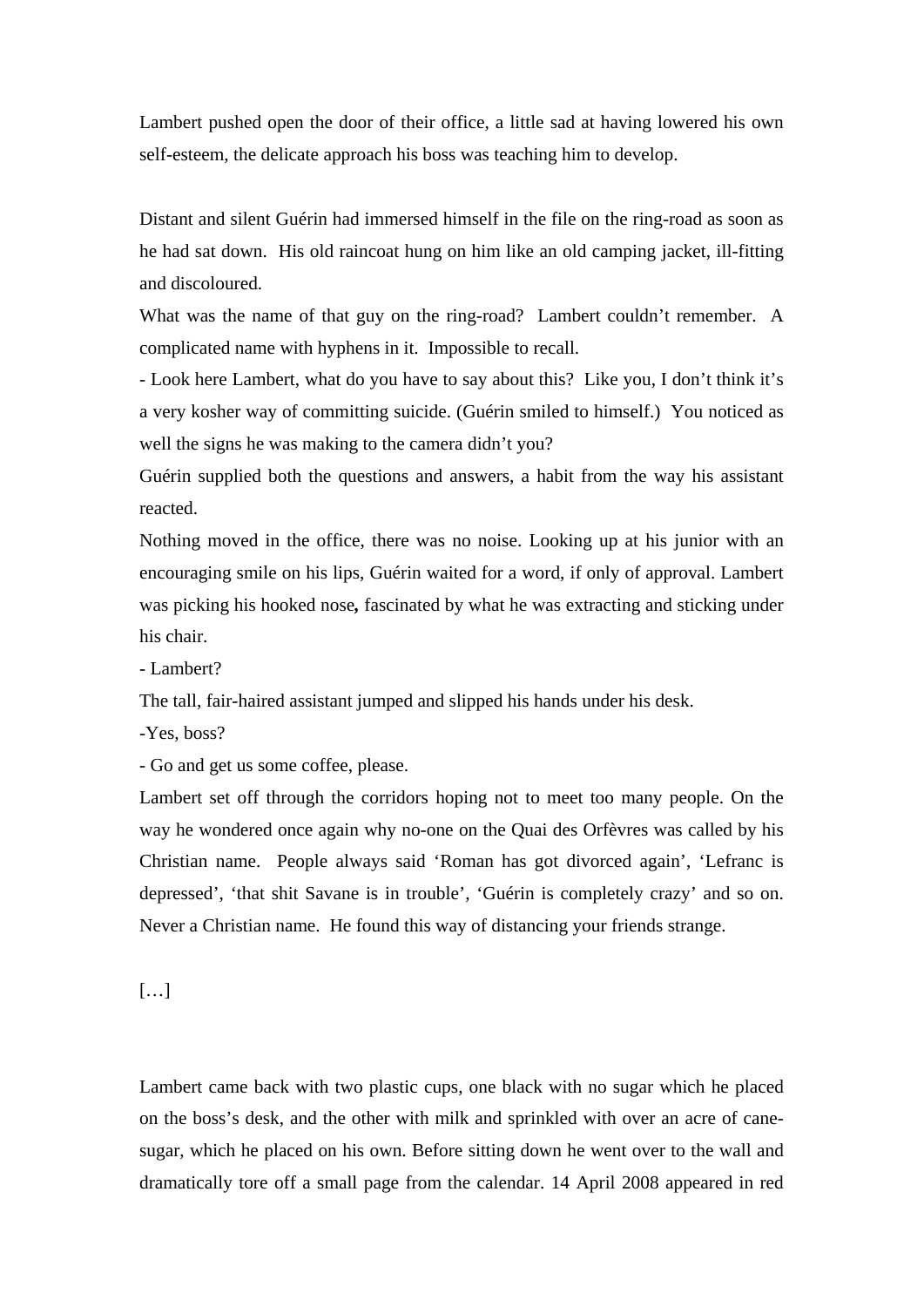letters and numbers. He sat back down and started to drink his coffee, staring at the day's date.

Two years previously, on coming back from leave, Guérin had been shown to this office. Two tables, a strip-light, two chairs, power points and two doors, as if the entrance and exit weren't the same. In fact, strictly speaking, the office had no exit. Behind one of the desks, a piece of white coral in the shape of a human face sat turned towards a windowless wall, calmly staring into the future. It seemed to him that since that day Lambert had not budged from his chair and that the future had put off its arrival for good.

The office was right at the end of the building, at the western point of the Ile de la Cité. To get there you had to cross half of number 36 or take a side door and some back stairs. Barnier had given him the keys, making him understand that to go through all the offices simply to get here was a waste of energy.

-Your new assistant', Barnier had said. 'Your new office. Your new job. You're Mister Suicides, Guérin. Guérin the Suicides man, that's you, now.'

The second door opened into another, much bigger room, which was entered via their office. The Paris suicide records. Or part of them, those belonging to the police authorities. The fact that he and young Lambert had been chosen as door-keepers to these endless shelves and files was something that he had still not yet fathomed. But he was patient.

These files were no longer consulted.They were only the anachronistic remains of papers that had now been digitalised, copies kept for insurance companies and rarely asked for. Almost every month, there was talk of cleaning them out and taking them to a rubbish tip. There was only Guérin left to add to them and to spend hours sometimes with a sociology student in search of some data. These students ensured that the archives survived; universities had made them into research material and their disappearance would have caused a scandal. The oldest files went back to the industrial revolution when, as a kind of counterweight to progress, suicide had enjoyed its golden age. For two and a bit years, Guérin had become a specialist in self-destruction. A dozen or so cases per week, hundreds of hours in the archives; he had become a living encyclopaedia of Parisian suicides. Methods, social class, season, civil status, timetables, developments, legislation, religious influences, age, district…. After a week he had forgotten the very reason why he had arrived in this dead-end.